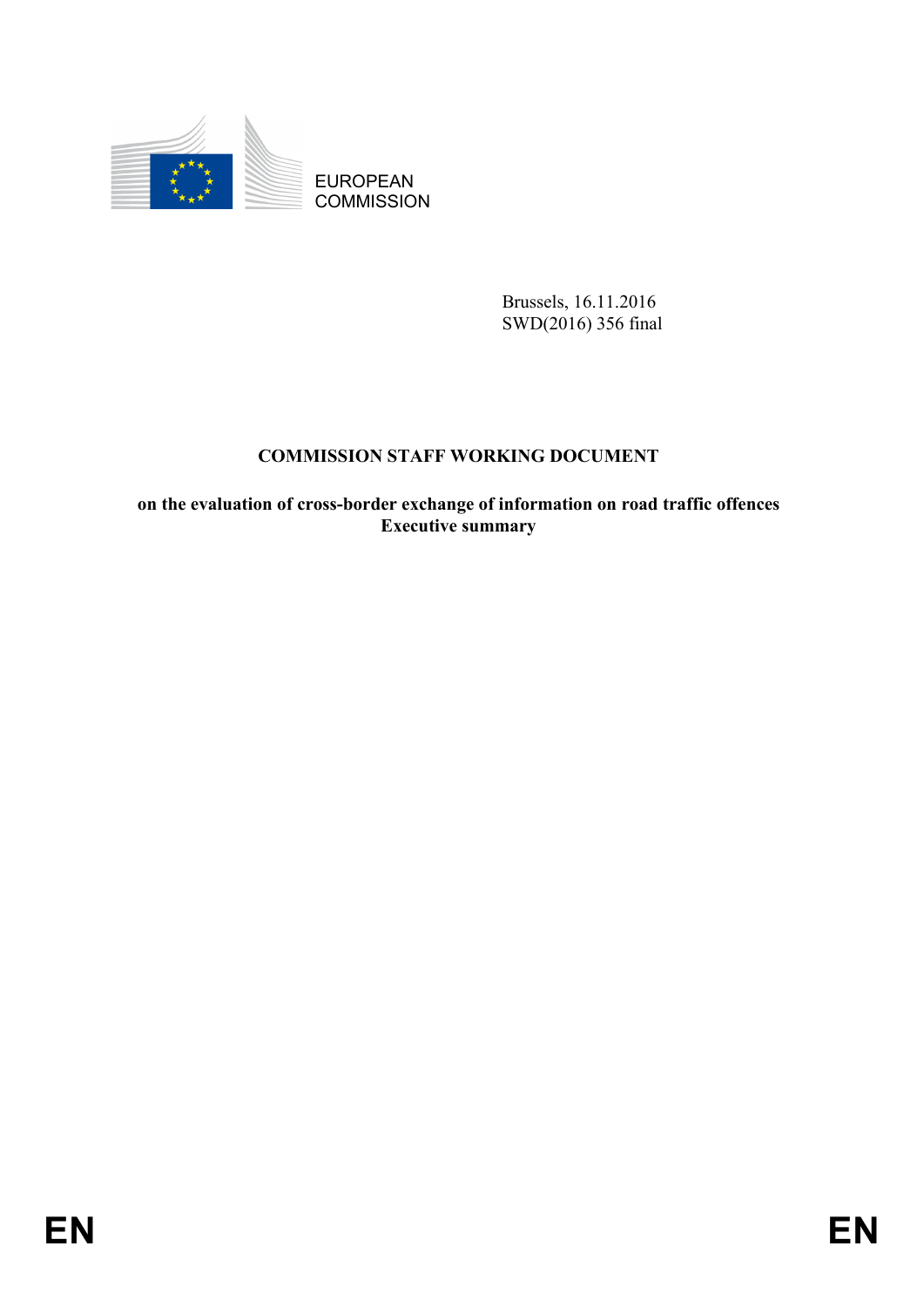## **1. EXECUTIVE SUMMARY**

Directive 2015/413/EU facilitating the cross-border exchange of information on road-safety-related traffic offences<sup>[1](#page-1-0)</sup> ('CBE Directive') provides Member State authorities with access to each other's vehicle registers via an electronic information system (EUCARIS)<sup>[2](#page-1-1)</sup>. This makes it possible to exchange specific vehicle registration data between the Member State in which a road traffic offence is committed and the Member State in which the vehicle is registered, in order to identify the presumed offender. The offences covered by the Directive are: speeding, failing to use of a seat belt, failing to stop at a red traffic light, drink-driving, driving while under the influence of drugs, failing to wear a safety helmet, the use of a forbidden lane, and illegally using a mobile telephone or any other communication devices while driving. Member States were obliged to transpose the CBE Directive by 6 May 2015. Three Member States — the UK, Ireland and Denmark — have a derogation and may transpose the Directive by 6 May 2017.

The CBE Directive only covers some steps of the cross-border enforcement chain. Cases in which the offender refuses to pay the financial penalty are covered by Council Framework Decision 2005/214/JHA on the application of the principle of mutual recognition to financial penalties.<sup>[3](#page-1-2)</sup>

Under Article 11 of the CBE Directive, the Commission is obliged to assess specific aspects of the cross-border enforcement of road traffic rules, including Member States' application of the Directive, and submit a report to the European Parliament and the Council by 7 November 2016. To comply with this obligation, the Commission, supported by external consultants, has evaluated whether the CBE Directive:

- is effective and efficient in reaching its objectives to improve road safety and facilitate the cross-border enforcement of sanctions for road traffic offences;
- is relevant to the identified needs:
- is coherent internally and with other EU policies;
- provides added value at EU level;
- has effects that are sustainable.

While the Commission can provide an account of the current situation, the early timing of this report coming within 18 months of the date of entry into application of the Directive for most Member States, and before the date of entry into application for others, precludes any strong assessment of performance. A long period of application of the Directive would be necessary for sufficient data and evidence to be available for a reasonably full and sound assessment to be made. The evaluation's conclusions are presented below.

The scope of the CBE Directive is considered as adequate since it covers the most important road traffic offences, i.e. the cases in which the vehicle does not need to be stopped for the offence to be detected. It may be useful to consider including additional road-safety-related offences that endanger road safety and for which automatic checking equipment is being increasingly used, such as not keeping a sufficient distance from the vehicle in front, dangerous overtaking and dangerous parking, to the scope of the Directive.

**.** 

<span id="page-1-0"></span> $1$  OJ L 68, 13.3.2015, p. 9. Directive 2015/413/EU replaced Directive 2011/82/EU which was annulled in May 2014 by the European Court of Justice because of incorrect legal basis (case C-43/12).<br><sup>2</sup> European Vehicle and Driving Licence Information System <sup>3</sup> OJ L 76, 22.3.2005, p. 16

<span id="page-1-1"></span>

<span id="page-1-2"></span>